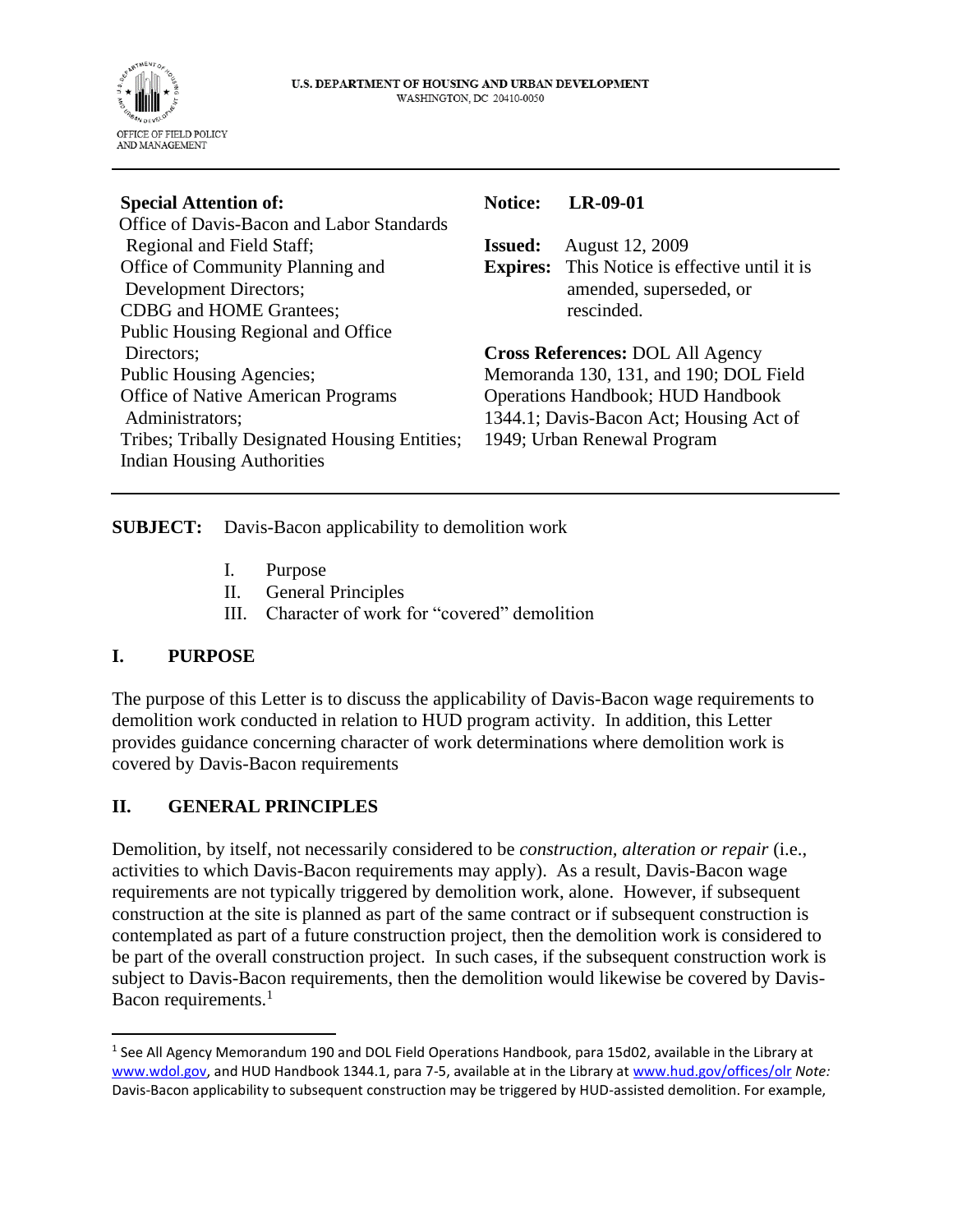Therefore, in most cases, demolition is *not* covered by Davis-Bacon requirements *unless* it will be followed by Davis-Bacon- covered construction. This principle remains true whether the demolition is financed or assisted with HUD program funds or with other (non-HUD) funding. There are very few exceptions. For example, Davis-Bacon requirements apply to demolition work where such requirements are imposed by statutory provisions that specify demolition as a Davis Bacon- covered activity<sup>2</sup>.

In the context of HUD program activity, Davis-Bacon coverage of demolition would necessarily involve knowledge that there will be subsequent construction *and* that the subsequent construction work will be covered by Davis-Bacon. This knowledge, whether of planned or contemplated construction work, implies that there is documented evidence of the expected subsequent construction. Such evidence may include contract specifications' disposition plans; budgets; applications for assistance; and similar records.

## **III. CHARACTER OF WORK FOR "COVERED" DEMOLITION**

When demolition work is covered by Davis-Bacon wage requirements, the next issue is the determination of the character of work for wage determination purposes – whether the applicable wage decision is residential, building, highway, or heavy. In such cases, the determining factor for character of work is the *end result* of the work at that site. That is, whether the end result is "residential" (single-family homes or apartments 4 stories, an office building, parking garage, or community center); "highway" (e.g., a parking lot, streets, or sidewalks); or "heavy" (e.g., an outdoor swimming pool).<sup>3</sup>

For example, the demolition of a 16-story apartment building that results in the construction of 2 story townhomes would be subject to a residential wage decision; the demolition of an office building that is followed by the construction of a parking lot would be subject to a highway wage decision.

Finally, in some circumstances, it may be known that the demolition will be followed by Davis-Bacon – covered construction work but the *character* of the end result is not yet determined. For example, it isn't known at the time the demolition is conducted whether the following construction will involve low-rise apartments (4 stories or less) or a high-rise apartment building (5 or more stories). In such cases, a heavy wage decision is applicable.

the use of CDBG funds to finance demolition work that will be followed by construction work financed from other sources may trigger Davis-Bacon requirements on the construction work and thus, also, on the demolition. Please contact the HUD Labor Relations staff.

<sup>2</sup> Housing Act of 1949, Urban Renewal Program.

<sup>&</sup>lt;sup>3</sup> See AAMs 130 and 131